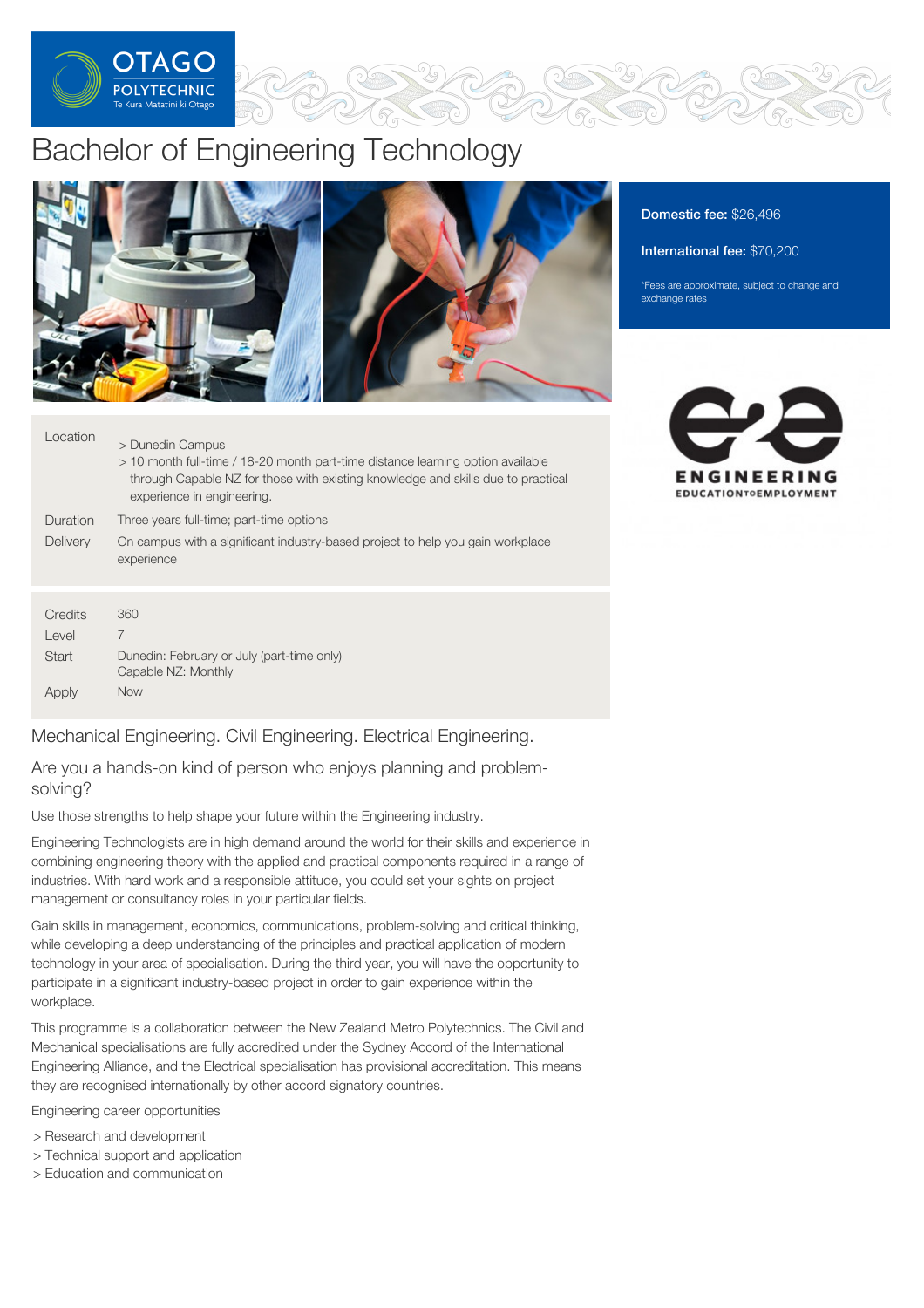> Quality and general management

> Technocratic roles in local authorities and government.

#### Skills you'll gain

These graduate attributes are developed by the International Engineering Alliance and adopted under the Sydney Accord.

Upon successful completion of this degree, all graduates will be able to:

- 1. Apply knowledge of mathematics, natural science, engineering fundamentals and an engineering specialization as specified in SK1 to SK4 respectively to defined and applied engineering procedures, processes, systems or methodologies.
- 2. Identify, formulate, research literature and **analyse broadly defined engineering** problems reaching substantiated conclusions using analytical tools appropriate to the discipline or areas of specialization (SK1-SK4).
- 3. Design solutions for broadly-defined engineering technology problems and contribute to the design of systems, components or processes to meet specified needs with appropriate consideration for public health and safety, cultural, societal, and environmental considerations (SK5).
- 4. Conduct **investigations of broadly-defined problems**; locate, search and select relevant data from codes, databases and literature (SK8), design and conduct experiments to provide valid conclusions.
- 5. Select and **apply appropriate techniques**, resources, and modern engineering and IT tools, including prediction and modelling, to broadly-defined engineering problems, with an understanding of the limitations (SK6).
- 6. Demonstrate understanding of the societal, health, safety, legal and cultural issues and the consequent responsibilities relevant to engineering technology practice and solutions to broadly defined engineering problems (SK7).
- 7. Understand and evaluate the sustainability and impact of engineering technology work in the solution of broadly defined engineering problems in societal and engineering contexts (SK7).
- 8. Understand and commit to **professional ethics** and responsibilities and norms of engineering technology practice (SK7).
- 9. Function effectively as an individual, and as a member or leader in diverse teams.
- 10. Communicate **effectively** on broadly-defined engineering activities with the engineering community and with society at large, by being able to comprehend and write effective reports and design documentation, make effective presentations, and give and receive clear instructions.
- 11. Demonstrate knowledge and understanding of engineering management principles and apply these to one's own work, as a member or leader in a team and to manage projects in multidisciplinary environments.
- 12. Recognise the need for, and have the ability to engage in independent and life-long learning in specialist technologies.

# You will study

This programme is made up of core and elective courses. Each will focus on the design and implementation of engineering technology and will concentrate on the development of advanced critical thinking and problem solving activities for effective troubleshooting.

#### YEAR ONE

Develop skills in communication, management, mathematics, engineering science, basic electrical/electronic principles and basic engineering practices. Elective courses may be selected according to your area of specialty.

#### YEAR TWO

Continue to build on your selected major.

YFAR THRFF

Undertake an industry-based project in order to gain experience within the engineering profession.

Upon successful completion of this qualification, enter industry practice and then develop, demonstrate and maintain practical skills and professional competence. Your graduate career has the potential to develop as follows:

Development stage - Enter initial employment and develop competence for independent practice under supervision.

Independent practice - Practice independently as a competent engineering technologist benchmarked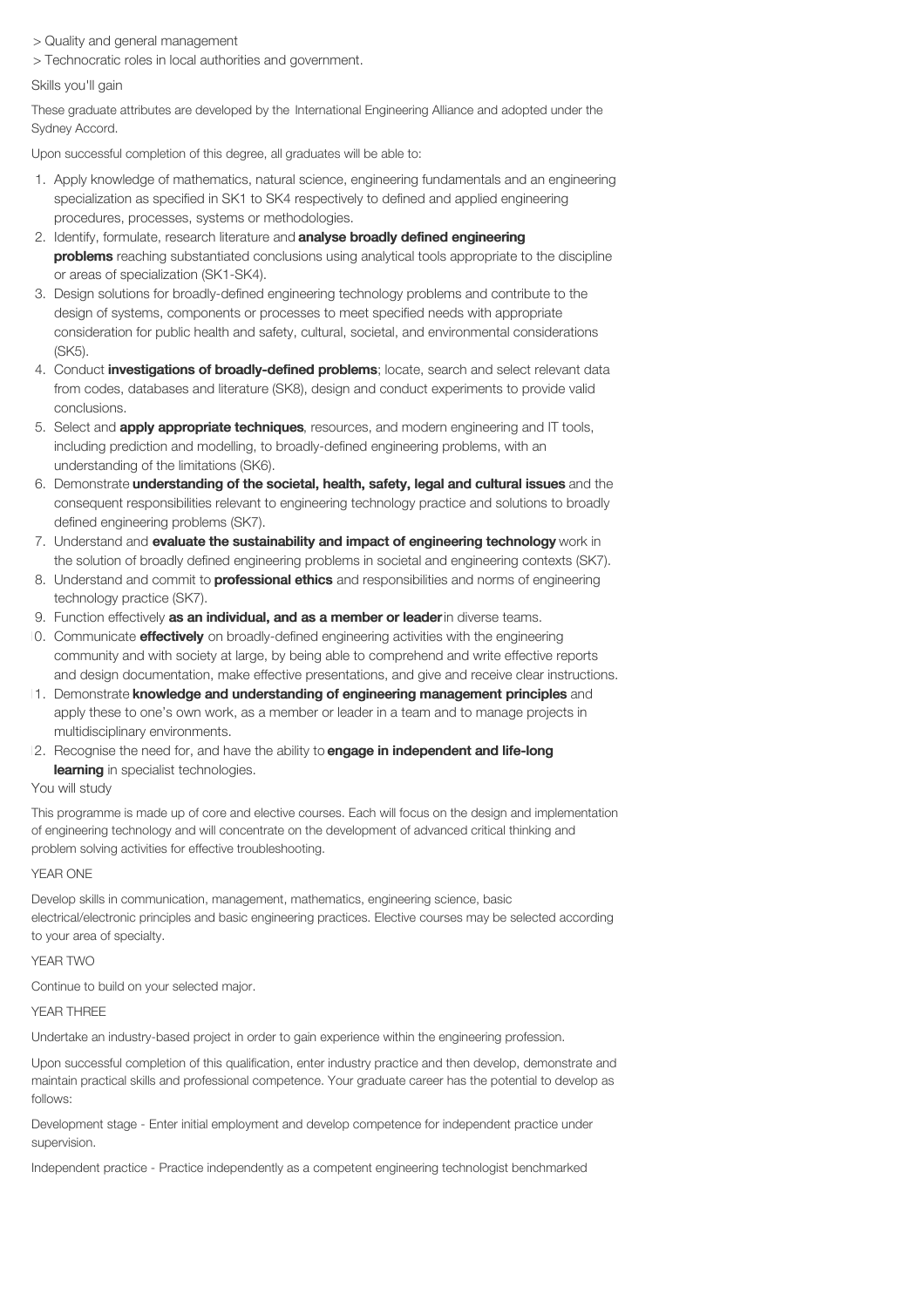against the competence standard for registration as an Engineering Technology Practitioner (ETPract). You are now able to progress to Technical Membership of Engineering New Zealand (ENZ).

Team leadership - Take overall responsibility for the work of a team in which you are the most expert.

Technical management - Supervise the work of others who may have greater or wider competence.

General management - Become involved in management at an organisational level. You may no longer be directly involved with technical engineering technology activities.

## Qualification structure

Common compulsory courses

|             | Year   Course Name                       | Credits | Level |
|-------------|------------------------------------------|---------|-------|
| $\mathbf 1$ | <b>Engineering Computing</b>             | 15      | 5     |
| 1           | <b>Engineering Mechanics</b>             | 15      | 5     |
| 1           | <b>Engineering Communication</b>         | 15      | 5     |
| 1           | <b>Engineering Mathematics</b>           | 15      | 5     |
| 1           | Engineering Design and Drawing           | 15      | 5     |
| 1           | <b>Engineering Management Principles</b> | 15      | 6     |
| 3           | <b>Professional Engineering Practice</b> | 15      | 7     |
| 3           | <b>Engineering Development Project</b>   | 30      | 7     |

# Civil Engineering compulsory courses

|                | Year   Course Name                       | Credits | Level |
|----------------|------------------------------------------|---------|-------|
| $\mathbf 1$    | Civil Materials                          | 15      | 5     |
| 1              | Engineering Site Investigation           | 15      | 5     |
| $\overline{2}$ | Land Surveying                           | 15      | 5     |
| 2              | <b>Basic Structures</b>                  | 15      | 5     |
| $\overline{2}$ | Fluid Mechanics (Mech)                   | 15      | 5     |
| 2              | Highway Engineering                      | 15      | 6     |
| $\mathfrak{D}$ | Civil Engineering Detailing & Modelling  | 15      | 6     |
| 2              | Civil Engineering Construction Practices | 15      | 6     |

Specialisations: Structural, Water and Water Waste, Transportation and Geotechnical.

Electives available: Geotechnical Engineering A, Highway Design & Maintenance, Traffic Engineering, Structural Principles, Special Topic, Water & Waste Engineering, Water Waste Treatment, Urban Transport Planning, Resource and Environmental Management, Project Management and Risk Management.

Mechanical Engineering compulsory courses

| Year | Course Name                    | Credits | Level |
|------|--------------------------------|---------|-------|
|      | <b>Electrical Fundamentals</b> | 15      | 5     |
|      | Materials Science              | 15      | 5     |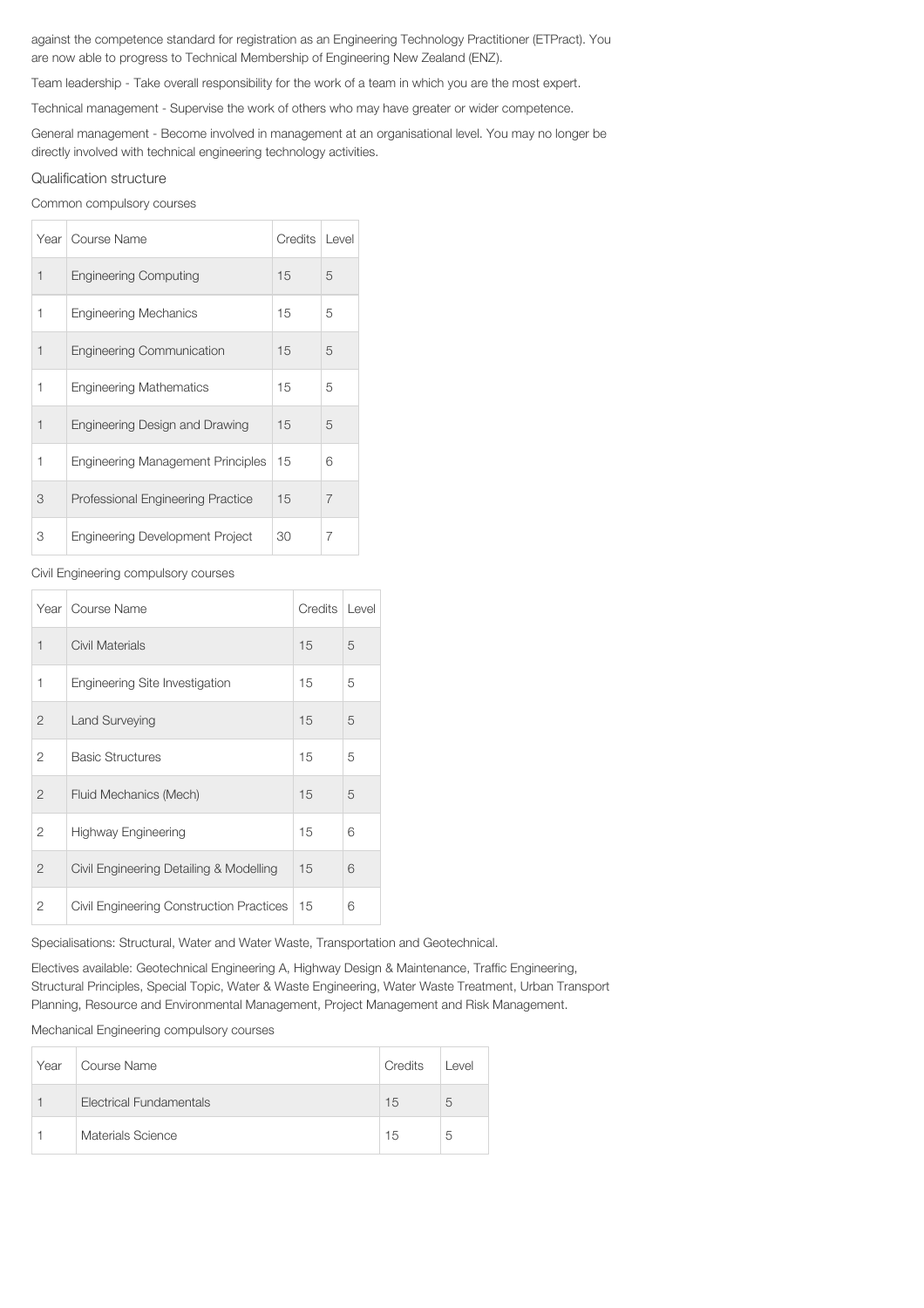| $\overline{2}$ | Strength of Materials 1          | 15 | 5 |
|----------------|----------------------------------|----|---|
| 2              | Thermodynamics and Heat Transfer | 15 | 5 |
| $\mathfrak{D}$ | Fluid Mechanics (Civil)          | 15 | 6 |
| $\overline{2}$ | Mechanics of Machines            | 15 | 6 |
| $\overline{2}$ | Design                           | 15 | 6 |
| 2              | Advanced Thermodynamics          | 15 | 6 |
| $\overline{2}$ | Strength of Materials 2          | 15 | 6 |

The Mechanical major is not constructed with specialisations but can be tailored to meet particular needs through the choice of suitable electives.

Electives available: Engineering Management Principles, Project Management, Manufacturing Processes and Production, Engineering Mathematics 2, Energy Engineering, Mechanical Design 2, Fluids Power and Advanced Fluid Mechanics, Risk Management and Special Topic.

Electrical Engineering compulsory courses

| Year   Course Name                     | Credits   Level |   |
|----------------------------------------|-----------------|---|
| Electrical and Electronic Principles 1 | -15             | 5 |
| Electrical and Electronic Principles 2 | -15             | 5 |

Electrical Engineering compulsory courses for Mechatronics specialisation

|                | Year   Course Name          | Credits | Level |
|----------------|-----------------------------|---------|-------|
| $\overline{2}$ | PLC Programming 1           | 15      | 5     |
| 2              | Instrumentation & Control 1 | 15      | 5     |
| $\overline{2}$ | Instrumentation & Control 2 | 15      | 6     |
| 2              | <b>Fluid Mechanics</b>      | 15      | 6     |
| $\overline{2}$ | Mechanics of Machines       | 15      | 6     |
| 2              | PLC Programming 2           | 15      | 6     |
| 3              | Automation                  | 15      | 6     |
| 3              | Robotics                    | 15      | 7     |

Electrical Engineering compulsory courses for Power specialisation

| Year           | Course Name                   | Credits | Level |
|----------------|-------------------------------|---------|-------|
| $\overline{2}$ | Elements of Power Engineering | 15      | 5     |
| $\overline{2}$ | <b>Electrical Machines</b>    | 15      | 5     |
| $\mathfrak{D}$ | PLC Programming 1             | 15      | 5     |
| 2              | PLC Programming 2             | 15      | 6     |
| $\mathfrak{D}$ | Power Distribution            | 15      | 6     |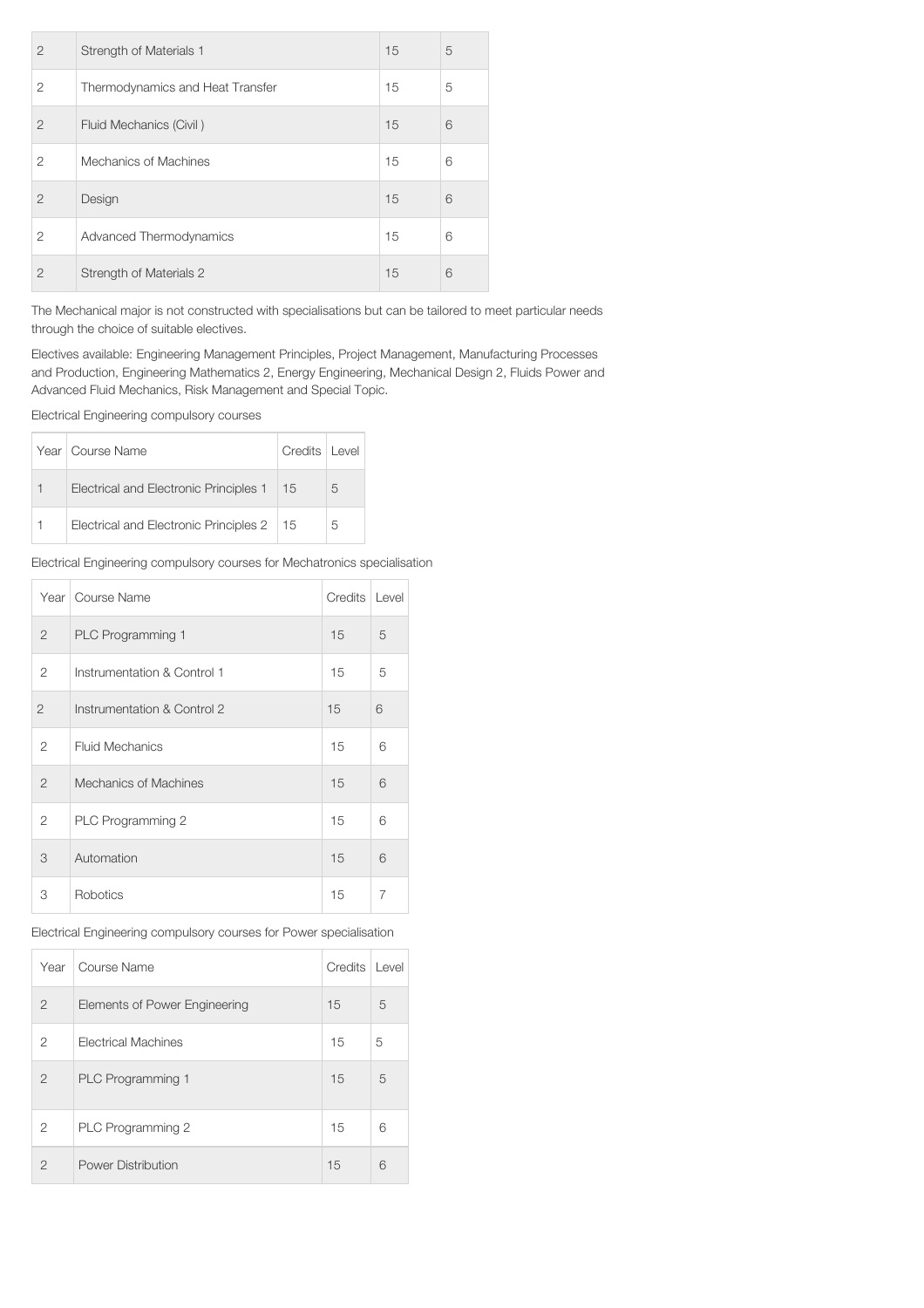| $\overline{2}$ | Sustainable Energy & Power Electronics | 15 | 6 |
|----------------|----------------------------------------|----|---|
| $\mathcal{P}$  | Design                                 | 15 | 6 |
| 3              | Automation                             | 15 | 6 |
| 3              | <b>Electrical Machine Dynamics</b>     | 15 |   |
| 3              | <b>Power Systems</b>                   | 15 |   |

## Specialisations: Power or Mechatronics

Electives avaliable: Project Management Principles, Special Topic, Engineering Mathematics 2, Project Management, Risk Management, Energy Engineering and Fluid Power & Advanced Fluid Mechanics.

Note: Otago Polytechnic Engineering uses RoboDK (https://robodk.com) for simulation and offline programming of industrial robots

## Your workload

During this practical and theoretical programme, you should expect to contribute time towards both directed and self-directed study. The number of hours will vary according to the chosen specialisation and route through the qualification.

Entry requirements

> NCEA Level 3

- > Three subjects at Level 3 including:
	- > Physics with a minimum of 14 credits
	- > Calculus with a minimum of 14 credits, and
	- > one other subject with a minimum of 14 credits from the list of NZQA-approved subjects, and
- > 10 Literacy credits at Level 2 or above, made up of:
	- > 5 credits in reading and 5 credits in writing,and
- > 10 Numeracy credits at Level 1 or above, made up of:
	- > specified achievement standards available through a range of subjects OR > package of three numeracy unit standards (26623, 26626, 26627- all three required)

COVID-19 adjustments to NCEA requirements

- > If you completed your NCEA Level 3 during 2020, you only need 12 credits per Level 3 subject (i.e. a total of 36 credits).
- > If you completed your NCEA Level 3 during 2021, please visitthis page on the NZQA website. There are different adjustments depending upon which part of New Zealand you studied in.
- > OR equivalent qualifications (may include University Bursary with 45% or more in both Physics and Calculus or Algebra, equivalent Cambridge score or equivalent International Baccalaureate).
- > If you are a school leaver or adult applicant with equivalent experience who does not meet all of the entry criteria, you may be given provisional entry at the discretion of the Head of College where it is considered that you have a reasonable chance of succeeding in this qualification.
- > If English is not your first language, you must provide:
	- > New Zealand University Entrance OR
	- > Overall Academic IELTS 6.0 (achieved in one test completed in the last two years)
		- > Writing band 6.0
		- > Speaking band 6.0
		- > Reading band 5.5
		- > Listening band 5.5, OR
	- > Acceptable alternative evidence of the required IELTS (see here for NZQA proficiency table and here for list of recognised proficiency tests).

If you need to improve your English Language skills, we offer a wide range of English programmes.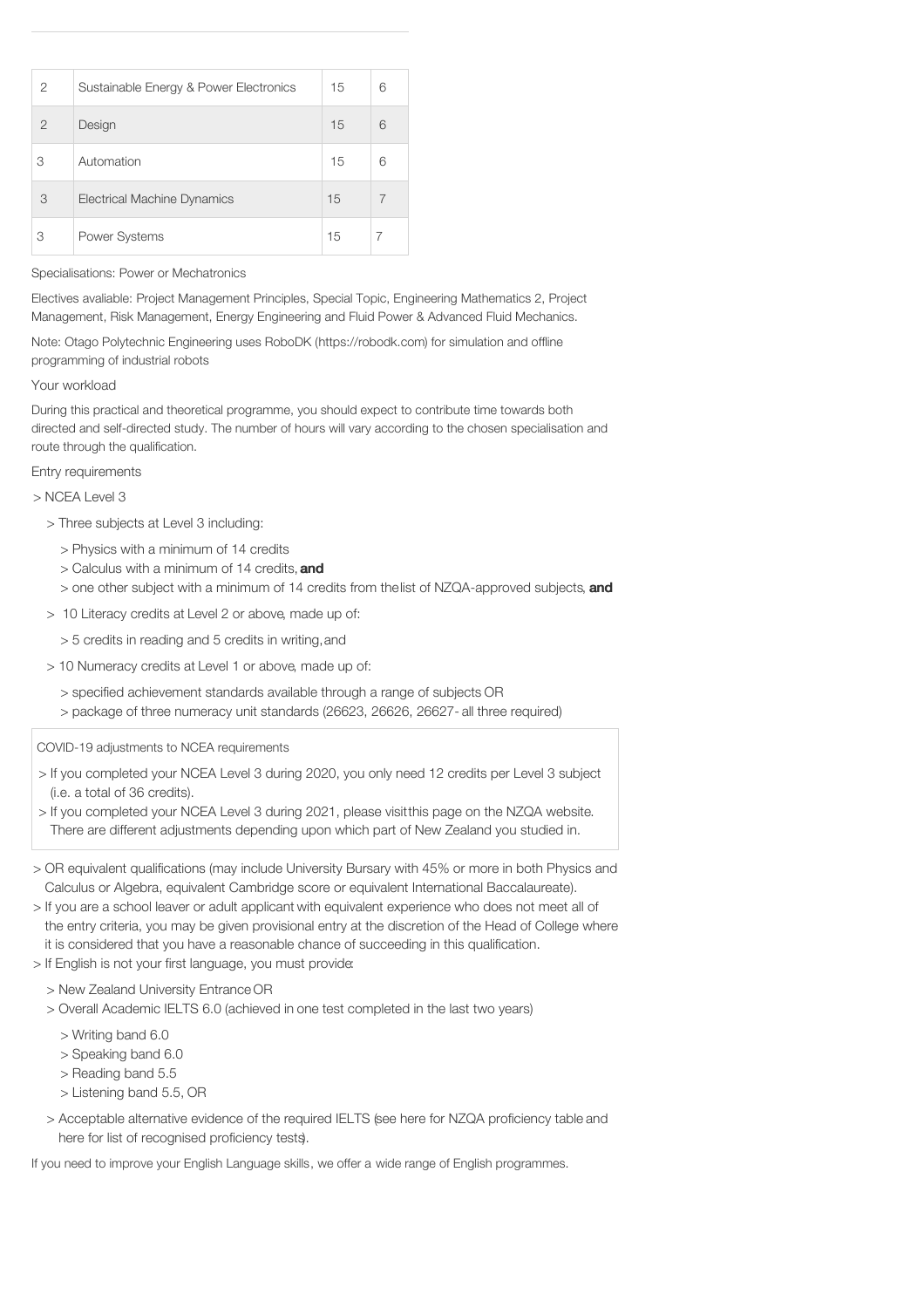# Selection procedure

Eligible applicants will be selected using the entry criteria. If the number of applications exceeds the number of places, applicants will be placed on to a waiting list in the order that they applied.